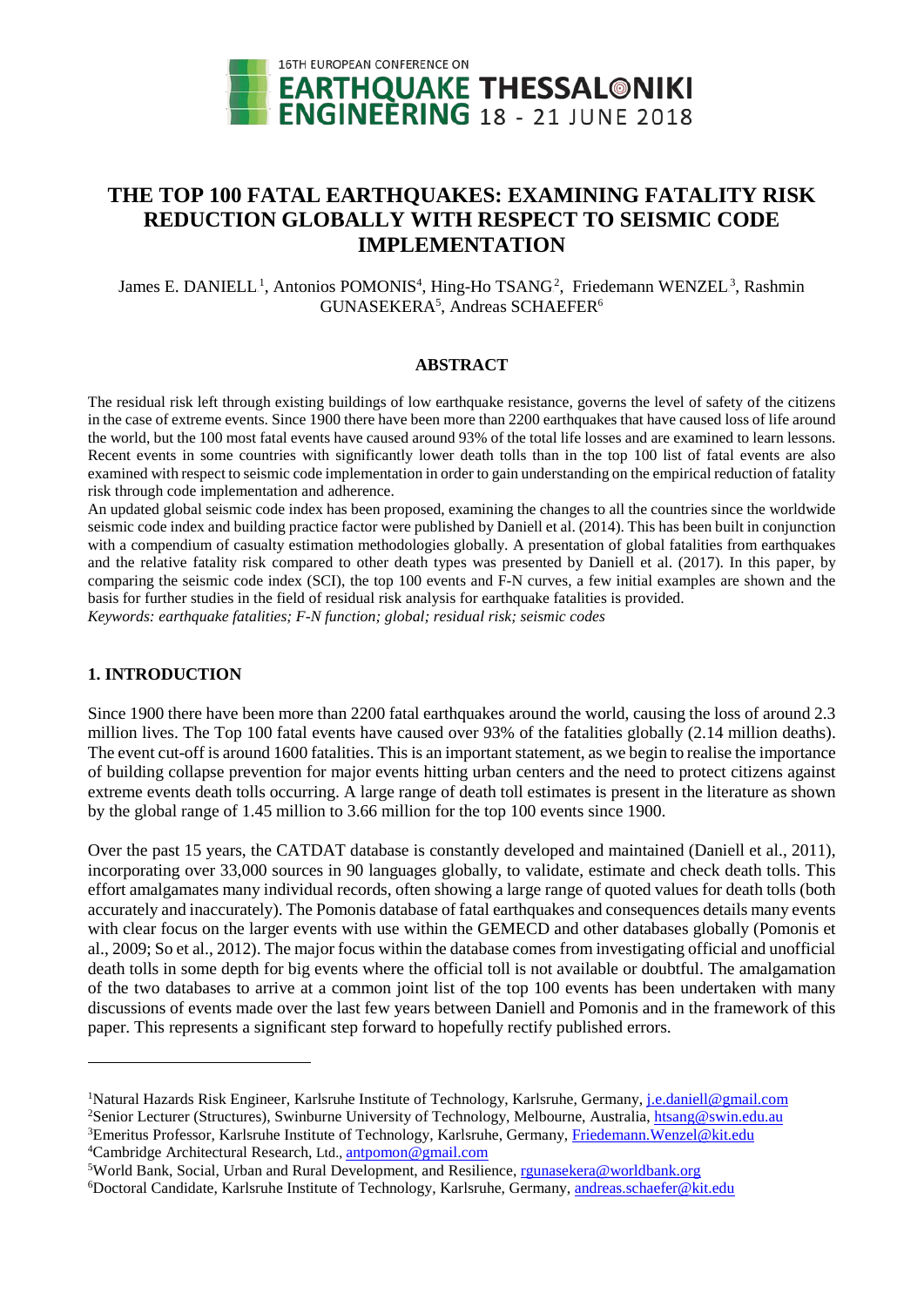## **2. RECTIFYING THE TOP 100 EVENTS SINCE 1900**

Many errors exist in databases currently around the world regarding earthquake fatalities. These have often been propagated by errors in the original databases such as OFDA in the case of the EM-DAT database, or simply not using updated values. In addition and especially for events prior to about 1995 (advent of the world wide web) there are often several possible death tolls per event (e.g. Utsu, 1990; Utsu, 2002) and furthermore some mega-death events (loss of life greater than 10,000) such as the 1948 Ashgabat, 1988 Armenia, 2010 Haiti, etc. for which uncertainty on the actual death toll is significant. By rectifying the top 100 events, we propose the preferred death toll and approximate % of deaths due to shaking (related to building collapse) for these historically most important events, as well as an upper and lower value (through the amalgamation of the databases and discussion). Also the "all literature" upper and lower values (not necessarily correct) are also shown (see Table 1). There are 34 countries primarily affected by these 100 events, plus a number of other countries also affected by damage or even loss of life (as indicated).

Of the Top 100 events, nearly 30% of the fatalities were caused by secondary hazards, reminding us of the need for better tsunami, landslide and fire prevention. In 11 of the Top-100 events the deaths were almost

exclusively due to tsunami, in 3 events the majority of the deaths were due to landslides and related hazards and in 2 events they were overwhelmingly due to fire following. Large strides have been made since the 2004 Indian Ocean and the 2011 Tohoku earthquake and tsunami in characterizing, quantifying tsunami vulnerability and risk and give timely warnings of tsunamis. Nearly 59% of the global life losses since 1900 have occurred due to the top 10 events, with 43% of the joint fatalities of these 10 events caused by secondary hazards. It is interesting to note that only five of the Top-100 events occurred in Europe (bold and underlined), 4 in Italy and 1 in Romania with an additional 10 events in Turkey (bold). Also interesting is that from 1900-1958, 50 events in the top 100 events occurred which is obviously exactly the same as the 1959-2017 time period (50 events).

28

 $\ddot{\bullet}$ 

 $\ddot{\circ}$ 

 $\ddot{\circ}$  $\ddot{\bullet}$ 

 $\ddot{\phantom{0}}$ 



Figure 1. Locations of the top 100 events (and the  $101-110<sup>th</sup>$  placed) ranked in descending order of fatalities.

Figure 1 shows the location of the Top-110 events with the index number on the map indicating their rank.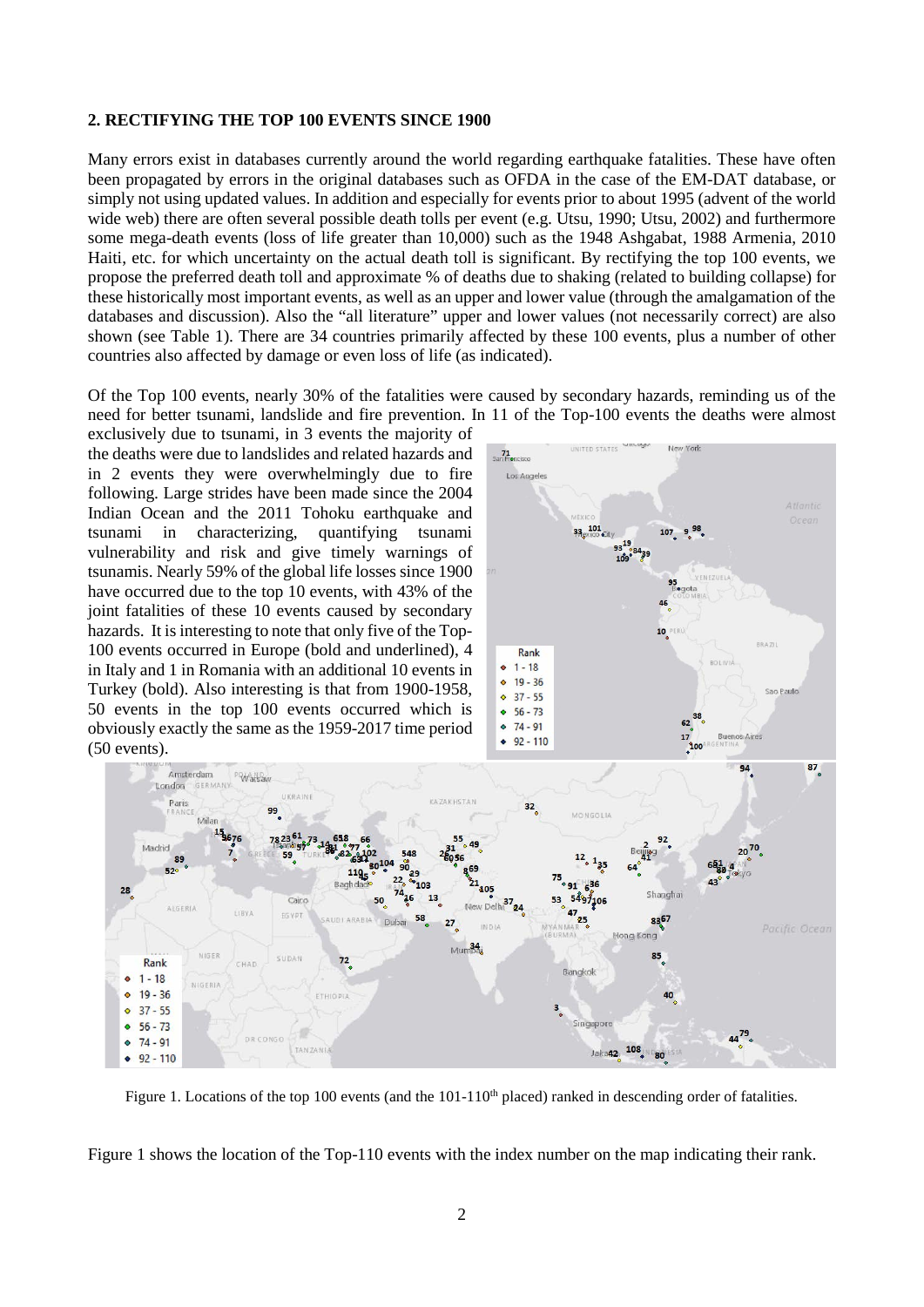|                 |                          |                   |                     | 100 num cyclifo since 1900 as created with the com-        | Preferred        | Approx.         | Lower            | <b>Upper</b>     | Global          | Global           |
|-----------------|--------------------------|-------------------|---------------------|------------------------------------------------------------|------------------|-----------------|------------------|------------------|-----------------|------------------|
| Rank            | <b>EQ Date</b>           | Mag.              | Name                | ISO country                                                | Toll             | <b>Shaking</b>  | Pref.            | Pref.            | Lower           | <b>Upper</b>     |
| 1               | 16/12/1920               | Mw8.3             | Haiyuan             | <b>CHN</b>                                                 | 273400           | 50.0%           | 273400           | 273400           | 100000          | 273400           |
| $\sqrt{2}$<br>3 | 27/07/1976               | Mw7.6<br>Mw9      | Tangshan            | <b>CHN</b>                                                 | 242419           | 100.0%<br>0.5%  | 240000           | 255000           | 240000          | 655237           |
| $\overline{4}$  | 26/12/2004<br>1/09/1923  | Mw7.9             | Great Kanto         | Indian Ocean Tsunami IDN, LKA, IND, THA etc.<br><b>JPN</b> | 228194<br>105385 | 10.5%           | 227898<br>105385 | 230100<br>143000 | 227898<br>99331 | 297248<br>143000 |
| 5               | 5/10/1948                | Mw7.2             | Ashgabat            | TKM, IRN                                                   | 100000           | 100.0%          | 33000            | 176000           | 10000           | 176000           |
| 6               | 12/05/2008               | Mw7.9             | Sichuan             | <b>CHN</b>                                                 | 88287            | 70.0%           | 88000            | 89000            | 69165           | 88287            |
| 7               | 28/12/1908               | Mw7.24            | <b>Messina</b>      | <b>ITA</b>                                                 | 85926            | 97.0%           | 80000            | 90000            | 46869           | 200000           |
| 8               | 8/10/2005                | Mw7.6             | Kashmir             | PAK, IND, AFG                                              | 81000            | 67.3%           | 74648            | 87367            | 60361           | 87367            |
| 9               | 12/01/2010               | Mw7               | Haiti               | HTI                                                        | 80000            | 100.0%          | 70000            | 167082           | 46000           | 316000           |
| 10              | 31/05/1970               | Mw7.9             | Ancash              | <b>PER</b>                                                 | 66794            | 60.0%           | 52000            | 96794            | 52000           | 100000           |
| 11              | 20/06/1990               | Mw7.4             | Manjil-Rudbar       | IRN, AZE                                                   | 45000            | 99.0%           | 40000            | 50000            | 30000           | 50000            |
| 12              | 22/05/1927               | Mw7.7             | Gansu               | <b>CHN</b>                                                 | 41420            | 97.6%           | 40900            | 45000            | 35495           | 200000           |
| 13              | 30/05/1935               | Mw8.1             | Quetta              | PAK                                                        | 40000            | 99.0%           | 40000            | 50000            | 15000           | 70000            |
| 14              | 26/12/1939               | Mw7.7             | <b>Erzincan</b>     | <b>TUR</b>                                                 | 39035            | 84.5%           | 32968            | 45000            | 23149           | 45000            |
| 15              | 13/01/1915               | Mw6.99            | <b>Avezzano</b>     | <b>ITA</b>                                                 | 32610            | 100.0%          | 29978            | 35000            | 29978           | 35000            |
| 16              | 26/12/2003               | Mw6.6             | Bam                 | <b>IRN</b>                                                 | 31000            | 99.0%           | 26225            | 31000            | 26225           | 43000            |
| 17              | 25/01/1939               | Mw7.7             | Chillan             | <b>CHL</b>                                                 | 30000            | 99.5%           | 28000            | 30000            | 5685            | 30000            |
| 18              | 7/12/1988                | Mw6.7             | Spitak              | <b>ARM</b>                                                 | 25076            | 99.7%           | 25000            | 26000            | 25000           | 50000            |
| 19              | 4/02/1976                | Mw7.5             | Guatemala           | GTM, SLV, HND, MEX                                         | 22778            | 99.0%           | 22400            | 23000            | 22368           | 23000            |
| 20              | 11/03/2011               | Mw9               | Tohoku              | <b>JPN</b>                                                 | 22152            | 17.1%           | 18450            | 22152            | 18450           | 22152            |
| 21              | 4/04/1905                | Mw7.8             | Kangra              | <b>IND</b>                                                 | 20000            | 95.0%           | 18815            | 20000            | 10600           | 27688            |
| 22              | 16/09/1978               | Mw7.4             | Tabas-e-Golban      | <b>IRN</b>                                                 | 19214            | 100.0%          | 18000            | 25000            | 15000           | 25000            |
| 23              | 17/08/1999               | Mw7.6             | Izmit               | <b>TUR</b>                                                 | 17217            | 100.0%          | 17127            | 23000            | 17118           | 45000            |
| 24              | 15/01/1934               | Mw8               | Bihar               | NPL, IND                                                   | 15772            | 99.3%           | 10700            | 15772            | 7253            | 15772            |
| 25              | 4/01/1970                | Mw7.2             | Tonghai             | CHN                                                        | 15621            | 95.0%           | 15000            | 20000            | 10000           | 15621            |
| 26              | 21/10/1907               | Mw7.2             | Karatag             | <b>TJK</b>                                                 | 14000            | 65.0%           | 12000            | 15000            | 200             | 40000            |
| 27              | 26/01/2001               | Mw7.6             | Bhuj                | IND, PAK                                                   | 13823            | 100.0%          | 13823            | 21004            | 13823           | 21004            |
| 28              | 29/02/1960               | Mw5.7             | Agadir              | <b>MAR</b>                                                 | 13100            | 100.0%          | 12000            | 15000            | 12000           | 20000            |
| 29              | 31/08/1968               | Mw7.2             | Great Dasht-e-Bayaz | <b>IRN</b>                                                 | 12488            | 100.0%          | 12000            | 15000            | 7000            | 20000            |
| 30              | 1/09/1962                | Ms6.9             | Buyin-Zahra         | <b>IRN</b>                                                 | 12225            | 100.0%          | 12000            | 14000            | 10000           | 12225            |
| 31              | 10/07/1949               | Mw7.6             | Khait               | <b>TJK</b>                                                 | 12000            | 2.0%            | 7200             | 18000            | 3500            | 28000            |
| 32              | 10/08/1931               | Mw7.9             | Fuyun               | <b>CHN</b>                                                 | 10200            | 99.0%           | 10000            | 10200            | 300             | 10200            |
| 33              | 19/09/1985               | Mw8               | Mexico City         | MEX                                                        | 10153            | 99.0%           | 9500             | 10500            | 9500            | 10153            |
| 34              | 29/09/1993               | Mw6.2             | Latur-Osmanabad     | <b>IND</b>                                                 | 10050            | 100.0%          | 9748             | 11000            | 7601            | 11000            |
| 35              | 12/04/1921               | M16.5             | Ningxia             | <b>CHN</b>                                                 | 10000            | 90.0%           | 10000            | 10000            | 10000           | 10000            |
| 36              | 25/08/1933               | Mw7.3             | Diexi               | <b>CHN</b>                                                 | 9365             | 50.0%           | 6865             | 10000            | 2500            | 9365             |
| 37<br>38        | 25/04/2015<br>15/01/1944 | Mw7.8<br>Mw7.1    | Nepal<br>San Juan   | <b>NPL</b><br>ARG                                          | 9055<br>8000     | 94.5%<br>100.0% | 9055<br>8000     | 9055<br>10000    | 9055<br>1500    | 9055<br>10000    |
| 39              | 23/12/1972               | Ms6.2             | Managua             | <b>NIC</b>                                                 | 7500             | 100.0%          | 5000             | 11000            | 4000            | 11000            |
| 40              | 16/08/1976               | Mw8               | Moro Gulf           | PHL                                                        | 7079             | 12.0%           | 7000             | 8000             | 3564            | 8000             |
| 41              | 22/03/1966               | Mw6.8             | Hebei               | <b>CHN</b>                                                 | 7064             | 100.0%          | 7000             | 7100             | 1000            | 8064             |
| 42              | 26/05/2006               | Mw6.4             | Java                | <b>IDN</b>                                                 | 6736             | 100.0%          | 6736             | 6736             | 5749            | 6736             |
| 43              | 16/01/1995               | Mw6.9             | Kobe                | <b>JPN</b>                                                 | 6433             | 75.0%           | 6000             | 6048             | 5502            | 6048             |
| 44              | 25/06/1976               | Mw7.1             | Irian Jaya          | <b>IDN</b>                                                 | 6000             | 8.0%            | 5400             | 9422             | 420             | 9422             |
| 45              | 23/01/1909               | Ms7               | Silakor             | <b>IRN</b>                                                 | 6000             | 100.0%          | 5500             | 8000             | 5000            | 8000             |
| 46              | 5/08/1949                | M <sub>16.8</sub> | Ambato              | <b>ECU</b>                                                 | 6000             | 73.3%           | 5050             | 6000             | 4000            | 8000             |
| 47              | 16/03/1925               | Ms7               | Dali                | <b>CHN</b>                                                 | 5808             | 93.1%           | 5800             | 6500             | 3600            | 6500             |
| 48              | 1/05/1929                | Mw7.1             | Kopet-Dagh          | TKM, IRN                                                   | 5803             | 100.0%          | 3800             | 5803             | 3800            | 5803             |
| 49              | 22/08/1902               | Mw7.7             | Atushi              | <b>CHN</b>                                                 | 5653             | 91.2%           | 5000             | 6000             | 1750            | 8500             |
| 50              | 10/04/1972               | Ms6.9             | Qir                 | <b>IRN</b>                                                 | 5374             | 99.1%           | 5374             | 5374             | 5054            | 5400             |

Table 1. The Top 100 fatal events since 1900 as created via the combined CATDAT, Pomonis database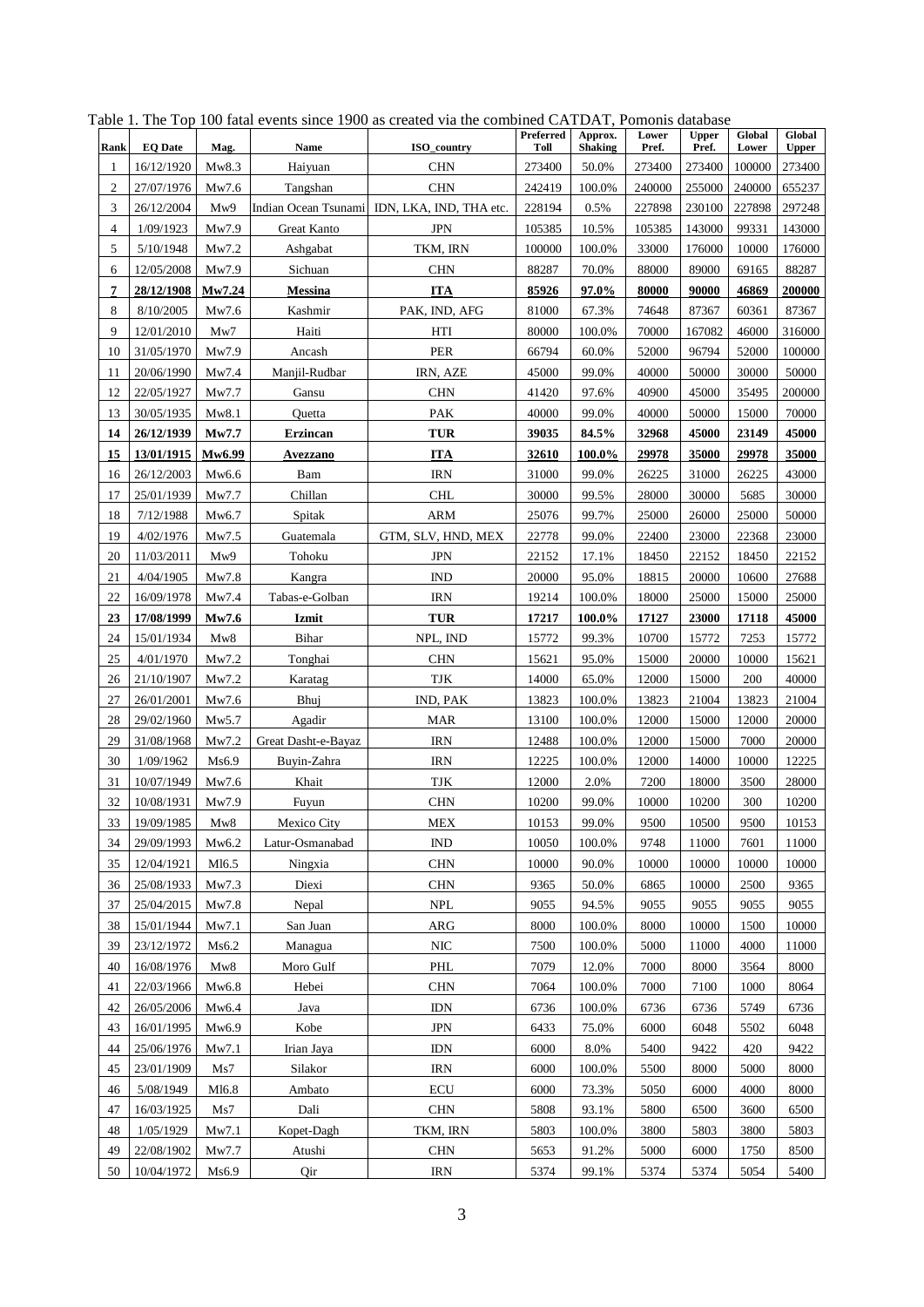| 51         | 28/06/1948               | Mw7               | Fukui                      | <b>JPN</b>               | 5131         | 90.0%            | 3769                            | 5390         | 3238        | 5570         |
|------------|--------------------------|-------------------|----------------------------|--------------------------|--------------|------------------|---------------------------------|--------------|-------------|--------------|
| 52         | 10/10/1980               | Mw7.1             | El Asnam                   | <b>DZA</b>               | 4900         | $100.0\%$        | 2633                            | 6500         | 2590        | 20000        |
| 53         | 15/08/1950               | Mw8.6             | Assam                      | IND, CHN                 | 4826         | 70.0%            | 4826                            | 6000         | 574         | 30000        |
| 54         | 24/03/1923               | Mw7.2             | Luhuo                      | <b>CHN</b>               | 4800         | 90.0%            | 4800                            | 4800         | 3000        | 4800         |
| 55         | 16/12/1902               | M16.4             | Andizhan                   | <b>UZB</b>               | 4722         | 100.0%           | 4602                            | 7000         | 700         | 20000        |
| 56         | 30/05/1998               | Mw6.5             | Badakhshan 2               | AFG, TJK                 | 4500         | 70.0%            | 4400                            | 4700         | 4000        | 4700         |
| 57         | 26/11/1943               | Ms7.2             | Ladik                      | <b>TUR</b>               | 4020         | 100.0%           | 4000                            | 5000         | 2824        | 5000         |
| 58         | 27/11/1945               | Mw8               | Makran                     | PAK, IRN                 | 4000         | 7.5%             | 4000                            | 4000         | 300         | 7000         |
| 59         | 3/10/1914                | Ms6.9             | <b>Burdur</b>              | <b>TUR</b>               | 4000         | 100.0%           | 4000                            | 4000         | 300         | 4000         |
| 60         | 4/02/1998                | Mw5.9             | Badakhshan 1               | <b>AFG</b>               | 4000         | 82.8%            | 2323                            | 4600         | 2323        | 4600         |
| 61         | 1/02/1944                | Ms7.2             | Gerede                     | <b>TUR</b>               | 3959         | 100.0%           | 3959                            | 5000         | 595         | 5000         |
| 62         | 17/08/1906               | Mw8.5             | Valparaiso                 | <b>CHL</b>               | 3882         | 90.0%            | 1500                            | 20000        | 1500        | 20000        |
| 63         | 24/11/1976               | Mw7               | <b>Muradiye</b>            | TUR, IRN                 | 3840         | 100.0%           | 3626                            | 5000         | 3626        | 10000        |
| 64         | 31/07/1937               | M16.9             | Heze                       | <b>CHN</b>               | 3833         | 98.7%            | 3833                            | 3833         | 390         | 3833         |
| 65         | 28/04/1903               | Mw7               | Malazgirt                  | <b>TUR</b>               | 3560         | 100.0%           | 3500                            | 5000         | 600         | 6186         |
| 66         | 13/02/1902               | M <sub>16.9</sub> | Shemakha                   | AZE, IRN                 | 3500         | 100.0%           | 1714                            | 5000         | 86          | 20000        |
| 67         | 20/04/1935               | Ms7.1             | Miaoli                     | <b>TWN</b>               | 3276         | 99.5%            | 3276                            | 3276         | 3270        | 3276         |
| 68         | 7/03/1927                | Mw7.1             | Tango                      | <b>JPN</b>               | 3274         | 95.0%            | 2925                            | 3274         | 2925        | 3274         |
| 69         | 28/12/1974               | Ms6.2             | Pattan                     | PAK                      | 3150         | 100.0%           | 994                             | 5300         | 700         | 5300         |
| 70         | 2/03/1933                | Mw8.4             | Sanriku-oki                | <b>JPN</b>               | 3064         | 2.0%             | 3064                            | 3064         | 3000        | 3064         |
| 71         | 18/04/1906               | Mw7.9             | San Francisco              | <b>USA</b>               | 3000         | 40.0%            | 2000                            | 3400         | 452         | 3400         |
| 72         | 13/12/1982               | Mw6.2             | Dhamar                     | <b>YEM</b>               | 3000         | 100.0%           | 2800                            | 3000         | 1507        | 3000         |
| 73         | 20/12/1942               | Mw7.2             | Erbaa                      | <b>TUR</b>               | 3000         | 100.0%           | 3000                            | 3000         | 1000        | 4000         |
| 74         | 28/07/1981               | Mw7.2             | Golbaf                     | <b>IRN</b>               | 3000         | 100.0%           | 2500                            | 5000         | 1500        | 8000         |
| 75         | 13/04/2010               | Mw6.9             | Yushu                      | <b>CHN</b>               | 2968         | 100.0%           | 2698                            | 2968         | 2220        | 10000        |
| 76         | 23/11/1980               | Mw6.89            | <b>Irpinia</b>             | <b>ITA</b>               | 2919         | 96.6%            | 2735                            | 4689         | 2500        | 4689         |
| 77         | 27/04/1931               | Ms6.3             | Zangezur                   | ARM, IRN                 | 2890         | 98.3%            | 2890                            | 2890         | 300         | 2890         |
| 78         | 9/08/1912                | Ms7.3             | Saros-Marmara              | <b>TUR</b>               | 2836         | 99.3%            | 2700                            | 3000         | 216         | 3000         |
| 79         | 17/07/1998               | Mw7               | Aitape                     | <b>PNG</b>               | 2683         | $0.0\%$          | 2683                            | 2700         | 2683        | 2700         |
| 80         | 12/12/1992               | Mw7.7             | Flores                     | <b>IDN</b>               | 2519         | $0.0\%$          | 2500                            | 2519         | 2080        | 2519         |
| 81         | 19/08/1966               | <b>Mw6.8</b>      | <b>Varto</b>               | <b>TUR</b>               | 2517         | 100.0%           | 2394                            | 3000         | 2394        | 3000         |
| 82         | 6/05/1930                | Ms7.6             | Salmas                     | IRN, TUR                 | 2514         | 100.0%           | 1360                            | 3000         | 1360        | 7000         |
| 83         | 20/09/1999               | Mw7.6             | Chi-Chi                    | <b>TWN</b>               | 2492         | 94.0%            | 2360                            | 2492         | 2297        | 2492         |
| 84         | 31/03/1931               | M15.6             | Managua                    | <b>NIC</b>               | 2450         | 99.0%            | 2450                            | 2450         | 1000        | 2500         |
| 85         | 16/07/1990               | Mw7.7             | Luzon                      | PHL                      | 2430         | 79.8%            | 2430                            | 2430         | 1621        | 2430         |
| 86         | 6/09/1975                | Ms6.7             | Lice                       | <b>TUR</b>               | 2385         | 100.0%           | 2300                            | 3000         | 2000        | 3000         |
| 87         | 4/11/1952                | Mw9               | Kamchatka                  | RUS, USA                 | 2336         | $0.0\%$          | 2336                            | 2336         | 2336        | 10500        |
| 88<br>89   | 12/01/1945               | Ms6.8<br>Mw6.8    | Mikawa<br><b>Boumerdes</b> | <b>JPN</b><br><b>DZA</b> | 2306<br>2278 | 100.0%<br>100.0% | 1961<br>2266                    | 2306<br>2278 | 1180        | 2306         |
| 90         | 21/05/2003<br>25/05/1923 | M15.7             | Torbat                     | <b>IRN</b>               | 2219         | 100.0%           | 900                             | 2219         | 2266<br>300 | 2278<br>5000 |
| 91         | 6/02/1973                | M17.7             | Luhuo                      | $\rm CHN$                | 2199         | 100.0%           | 2175                            | 2199         | 2175        | 2199         |
| 92         | 4/02/1975                | Mw7               | Haicheng                   | CHN, KOR                 | 2041         | 65.1%            | 2041                            | 2041         | 300         | 2041         |
| 93         | 19/04/1902               | Mw7.5             | Guatemala                  | <b>GTM</b>               | 2000         | 90.0%            | 200                             | 2000         | 200         | 2000         |
| 94         | 27/05/1995               | Mw7               | Neftegorsk                 | <b>RUS</b>               | 1989         | 100.0%           | 1989                            | 2068         | 1829        | 2068         |
| 95         | 25/01/1999               | Mw6.1             | Armenia                    | COL                      | 1885         | 42.2%            | 1885                            | 1885         | 1185        | 5785         |
| 96         | 23/07/1930               | Mw6.72            | <b>Vulture</b>             | <b>ITA</b>               | <b>1881</b>  | $100.0\%$        | 1526                            | 2200         | 1404        | 5000         |
| 97         | 30/07/1917               | Mw7.3             | Daguan                     | $\rm CHN$                | 1879         | 4.2%             | 1800                            | 1879         | 1800        | 1879         |
| 98         | 4/08/1946                | Mw7.9             | Dominican Republic         | <b>DOM</b>               | 1790         | 5.0%             | 1790                            | 2550         | 105         | 2550         |
| 99         | 4/03/1977                | Mw7.5             | <b>Vrancea</b>             | ROM, BUL                 | 1705         | 100.0%           | 1581                            | 1705         | 1387        | 1705         |
| 100        | 22/05/1960               | Mw9.5             | Valdivia                   | CHL, USA, JPN            | 1655         | 14.9%            | 1655                            | 1800         | 1500        | 7231         |
| <b>TOT</b> | 1900-2017                |                   | Global                     |                          | 2140212      | 70.3%            | 1959394 2513150 1453001 3639012 |              |             |              |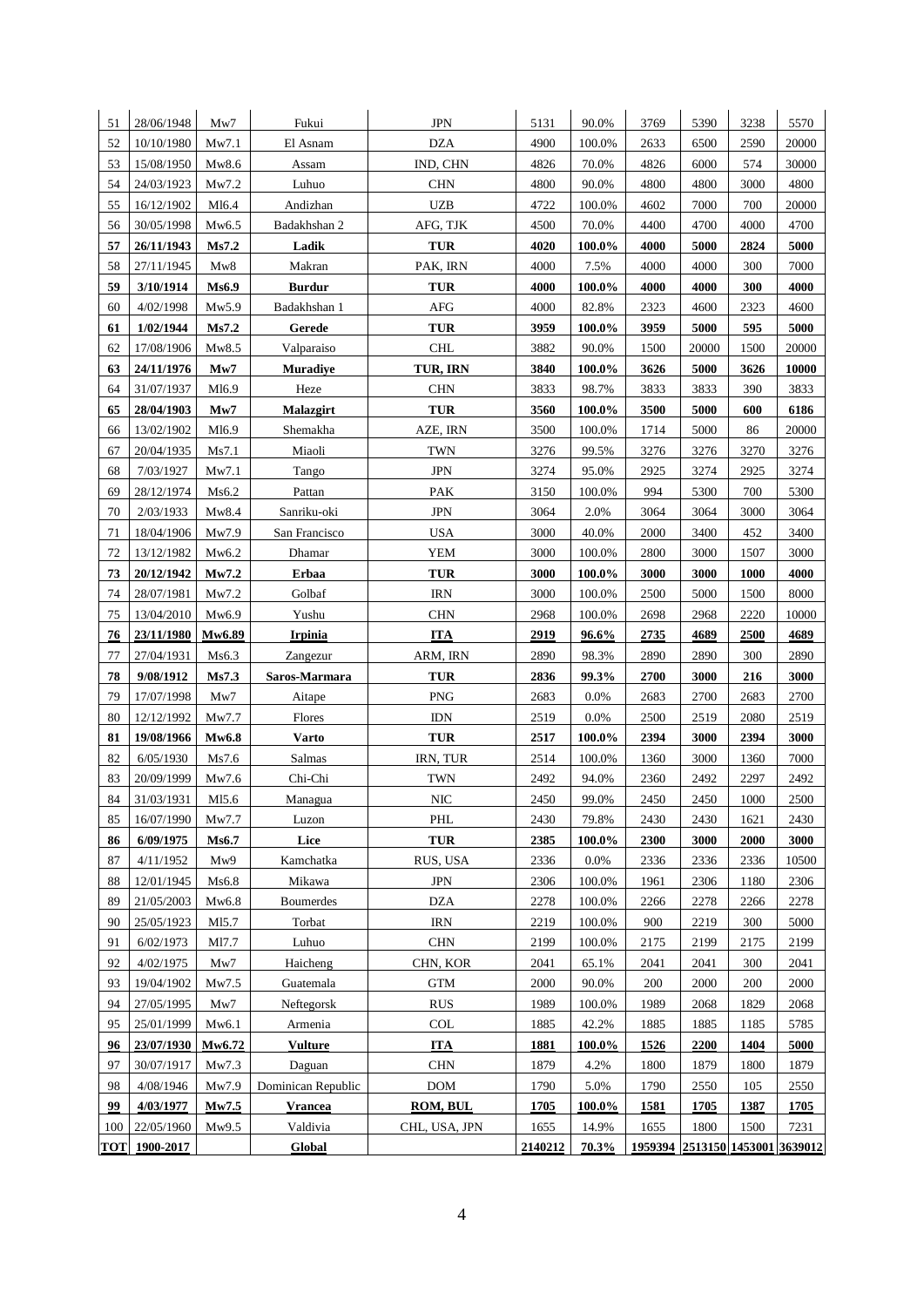A further ten events of note have been examined as their death toll was close to the cutoff of the top 100 at approximately 1650 people, given that the range in most of these often extends into the acceptable top 100, were the upper value to be used as the preferred death toll. The extensive literature for each of these additional earthquakes will not be included in this paper but are available upon request. The top 10 events, contribute just over 63% of the fatalities in the top 100 list. It is important to note that 3 of these occurred in China (the 1920 Haiyuan and 1976 Tangshan events causing jointly nearly 516,000 deaths). It can be seen that there is a large difference between the top 3 events and the next set of events. By far one of the events with the greatest unknowns is the Ashgabat (Turkmenistan) earthquake in 1948.

There are some events which need discussion as to the choice of number used in the death tolls. The Haiyuan earthquake (1) is often quoted wrongly in many publications (i.e. EM-DAT, MunichRe, etc.) given the 2010 publication upraising the death tolls (Zhang et al., 2010). This is also the case for the Great Kanto earthquake (4), where the commonly quoted 99,500 dead and 43,500 missing was reassessed in 2004 (Moroi and Takemura, 2004).

The 1948 earthquake in Turkmenistan (formerly Turkmen SSR) has had many published death toll estimates from 10,000 (Krumbach and other early authors) to 19,800 (Utsu) and 23,282 (official) and up to 110,000 (Golovkin, speech, 1973; Drumya and Shebalin, 1985), and 176,000 in the Turkmen Presidential Address, Turkmenistan Government (2007). It is an event where there is a clear order of magnitude between estimates as said by Nalivkin (1989). Nikonov (1998) stated at least 70,000 died without putting a cap on the death toll. For the purposes of the database this has been given a preferred value of 100,000.

The Messina earthquake of 1908 (7) holds the unenviable title of the worst European event in terms of deaths toll at 80,000 to 90,000. Building codes and seismic zonation have since been put in place, and events such as this at the turn of the 20th century shaped earthquake risk reduction efforts in Italy. The death toll of the Haiti earthquake in 2010 (9) from the Système National de Gestion des Risques et des Desastres (SNGRD) originally has been shown to be an overestimation in at least 7 publications investigating the Haiti death toll, and thus, this value has only been put into the global range, rather than the preferred range as discussed in Daniell et al. (2013), and Ambraseys and Bilham (2011). This event is one of the few which does not relate well with the official government estimate, with 80,000 being chosen as the median estimate (in rounded numbers to show the uncertainty).

| <b>Source</b>                         | <b>Range (Lower to Upper)</b> |
|---------------------------------------|-------------------------------|
| Haiti Government (SNGRD)              | 222,570 to 316,000            |
| Kolbe et al. (2010) PaP               | 136,813 to 180,545            |
| Melissen (2010)                       | 52,000 to 92,000              |
| Schwartz USAID Report (2011)          | 46,190 to 84,961              |
| Garfield – Crowd Sourcing (2013)      | 60,000 to 80,000              |
| $Doocy$ – Population Based (2013)     | 63,061 to 86,555              |
| Doocy – Building Damage Survey (2013) | 49,033 to 81,862              |

Table 2. Haiti death tolls as reported by various post-disaster studies

The 1941 Andaman Islands event has been removed from the Top 100 database following studies from a number of authors including Martin & Szeliga (2010) in recent years mooting that an earthquake such as this could not have caused over 5,000 tsunami deaths in India at the time despite the findings of Murty (1984).

A number of Iranian earthquakes (2003 Bam, 1997 Ardebil, 1997 Ferdows, 1957 Farsinaj, 1957 Sangechal) as well as Turkish (1976 Caldiran, 1944 Bolu, 1942 Niksar-Erbaa, 1903 Malazgirt) and other events (i.e. 1998 Afghanistan, 1939 Chillan etc.) as detailed in Table 1 have the issue of an official death toll being lower than the unofficial death toll. In most cases the official death tolls are either an incomplete count due to incomplete search and rescue and body retrieval from the rubble or because prompt burials or cremations had taken place (e.g. 1991 Uttarkashi just below the Top-100 lost) as the official count requires bodies, or in other cases a local overestimate.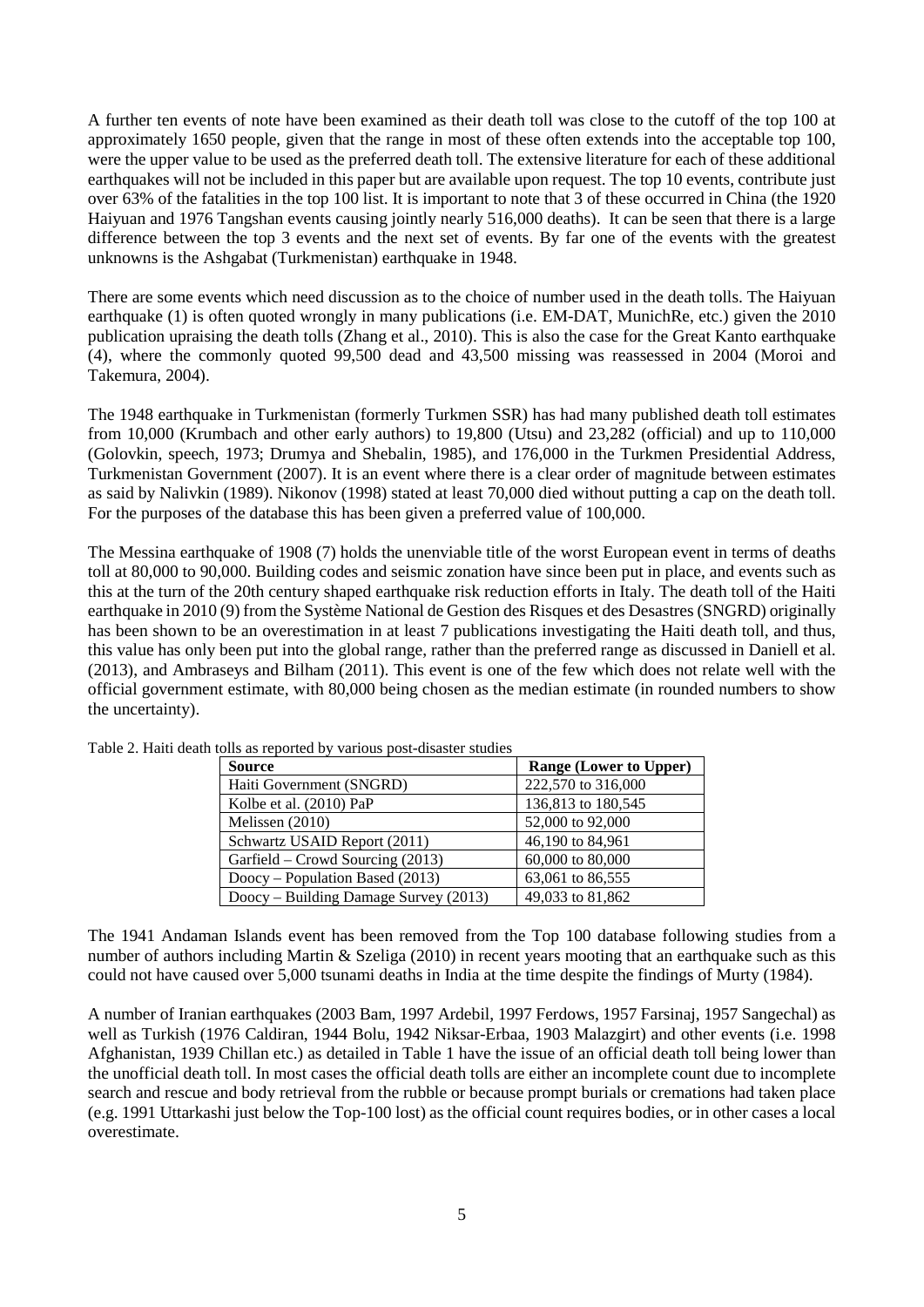#### **3. THE APPLICATION OF SEISMIC RESISTANT CODES RELATED TO THE TOP 100 EVENTS**

In Table 3 we show seismic codes in application pre- and post- event occurrence for each of the top-100 lethal earthquakes. as well as a reference to the seismic zonation in the latest code of the respective region. Seismic resistant design codes have contributed greatly towards reducing life losses due to earthquakes in many countries, but only where a significant proportion of the stock is engineered (in design and execution) buildings and the code adherence level is high. In many cases, the percentage of the building stock that is deemed seismically resistant (low probability of collapse) is significantly smaller than first thought when looking at the expected number of buildings built since first codes were introduced (assuming 100% adherence). Seismic resistant design codes have been introduced in over 150 nations over the past 100 years. However, in many countries these codes are not adequately enforced, or have many exclusion clauses or are not compulsory. In addition, there is the problem of the existing buildings built according to outdated or prior to seismic safety regulations.



Figure 2. The percentage of buildings in each country that should have been built under a seismic resistant code (excluding small building provision)

In many countries the residual risk from existing buildings is significant even though code implementation is quite satisfactory, as the rate of replacement of older buildings can be rather slow. It is also often found that in some countries less than 1% of the buildings are built under an earthquake resistant code; meaning that general engineering practice and building types used are often more important when assessing the risk. In 46 of the top-100 events there was an earthquake resistant code in place at the time of the event, with 67 implemented within 25 years of the disaster occurring. The seismic code index (SCI) (Daniell et al. (2014)) was used to characterise the design codes, but many advances have been made recently which contribute to the reduction of potential future losses. For example, there has been constant improvement in code quality in three successive codes in El Salvador (Figure 3), with improvements as to the description of the building typologies, a better hazard zonation and being comparable with other codes in South America (Chavez et al., 2012). However, since 1997, updates to the housing and hospital codes were never legalised according to Flores (2016, pres).

Future work will investigate the age of buildings within each of the 30+ countries affected by the top 100 earthquakes, code adherence levels and quality of construction to better quantify residual risk. Building typologies and the residual risk have also been covered by Tsang et al. (2017a, 2017b).

Figure 3. Left: 1966 code (21.01.1966); Middle: 1989 code (14.09.1989); Right: 1997 code in El Salvador

Table 3. Seismic codes pre- and post-

|                                                                                                                                                                                                                                       |                                                                                                                                                                                                                               | DIARIO OFICIAL-AN &ALVADOR, IA SE SEPTIMONES OE 1988                                                                                                                         |                                                                                               |                                                              |
|---------------------------------------------------------------------------------------------------------------------------------------------------------------------------------------------------------------------------------------|-------------------------------------------------------------------------------------------------------------------------------------------------------------------------------------------------------------------------------|------------------------------------------------------------------------------------------------------------------------------------------------------------------------------|-----------------------------------------------------------------------------------------------|--------------------------------------------------------------|
| MINISTERIO DE GORAS PUBLICAS<br>contact and artist<br>$-$<br>only price to know                                                                                                                                                       | o equipos sveicinas, y lotius aquellas exp<br>plu mercanische moment punk jours :<br>$= 4$                                                                                                                                    | <b>WIRSTERIO DE OBRIA PUBLICIA</b>                                                                                                                                           |                                                                                               |                                                              |
| CONTROL SEPT. CRISIS<br><b>FIREWAY 1974</b><br>the company of the company                                                                                                                                                             | <b>GRAPS C-Constructions satisfie</b>                                                                                                                                                                                         |                                                                                                                                                                              |                                                                                               |                                                              |
| EL POOSE E/BOYTIVO DE LA BEPORLICA DE<br><b>ST. SACTATION</b><br>all subscription advised and<br><b>CONTRACTOR</b>                                                                                                                    | cionatio no sala la intervision de la<br>die primerte grabos, a setos bumbass do                                                                                                                                              | <b>STONERS Fre, Inc.</b><br>6. PESHIONI M LL MOUN.10A DE C. SA FLORE.<br><b><i>SALISBURY</i></b>                                                                             | CARITAG 15<br><b><i>CUSTOMER IN LIK EEFTCHE</i></b>                                           | asociación salvadoreña de<br>ingenieros y arquitectos        |
| <b>CONFIDENTIAL</b> AND INTERNATIONAL<br>and construction and the control                                                                                                                                                             | Fiscal in resignie visitizate.                                                                                                                                                                                                |                                                                                                                                                                              |                                                                                               |                                                              |
| <b>MAGNE</b>                                                                                                                                                                                                                          | Art. R.-Donaldwande Ins annutesiat<br>travisione as have la signicate clastics                                                                                                                                                | 1. One of four-sta-LagfateFine Ile., 1001, als fueles # =<br>de Jacobs de 1955, quintitade un al blanta détailes<br>To. 191, Sara Ito. 166, did 18 and allana such a play, a |                                                                                               | MINISTERIO DE OBRAS PUBLICAS<br>REPUBLICA DE EL GAINMONS     |
|                                                                                                                                                                                                                                       | Acrestors the 1 .- Secretary pix                                                                                                                                                                                              | This to all linguas Electricas as all Rosa de Guius Par-                                                                                                                     |                                                                                               |                                                              |
|                                                                                                                                                                                                                                       | riential y regna catarameteria, sola la so                                                                                                                                                                                    | billow, para cultric registerates we selle at future.<br>description of the productions do as side coordinate                                                                | Art. I firends as separts on dusting a way.                                                   |                                                              |
|                                                                                                                                                                                                                                       |                                                                                                                                                                                                                               | y architec, a fix de sujanar el dische da las salità                                                                                                                         | capiano in sizalitare delive de uno de los<br><b>Too arease</b>                               |                                                              |
| slocky machinessing the demancing screene mode-<br>rendors on size components was contempor                                                                                                                                           |                                                                                                                                                                                                                               | me luxus.                                                                                                                                                                    |                                                                                               |                                                              |
| incomes continues para at disales, is concluyedden.                                                                                                                                                                                   | die pie vigno, o tijiene o koko plazme i                                                                                                                                                                                      | 11. See your exposurance is deci thermoeder dat 16 de door                                                                                                                   |                                                                                               |                                                              |
| falls: y colourbatas                                                                                                                                                                                                                  | reformeds, statute each mareo super de re-                                                                                                                                                                                    | him de 1966 sefrisos la pinétite de grue continui                                                                                                                            |                                                                                               |                                                              |
| FOR TANKS IT IS AN INTERFERING                                                                                                                                                                                                        | todos no pleta al metos el 20 ale cientifica<br>Tanto de Galicio, de diverso que lo nomina<br>Tanto de persono de alternaciones del                                                                                           | de video hanance, acé quae hautille, si pela sub-til<br>grantes delta en la infrascimatura y per conclusion                                                                  |                                                                                               |                                                              |
|                                                                                                                                                                                                                                       |                                                                                                                                                                                                                               | The net facto exposurity, do conformidad a to information                                                                                                                    | More to                                                                                       |                                                              |
| worker a visito arter, there is the cost                                                                                                                                                                                              |                                                                                                                                                                                                                               | alde standigite registrate a presente, corneli --                                                                                                                            |                                                                                               |                                                              |
| DECRETA el signiente e della competizione                                                                                                                                                                                             | Los pieces y colónical de estas estados rias referirsecuentes ripidos y ventos estas estas estas estas estas estas estas estas estas estas estas estas estas estas estas estas estas estas estas estas estas estas estas esta | to articlecto de este la di batascie di blade                                                                                                                                |                                                                                               | NORMA TECNICA                                                |
| "DEGLANDED DE DORERO NUMBEC"                                                                                                                                                                                                          |                                                                                                                                                                                                                               | Mazies vigasto.<br><b>PH SAW</b>                                                                                                                                             |                                                                                               |                                                              |
|                                                                                                                                                                                                                                       | Intractors for 1.4-Britainian ex-                                                                                                                                                                                             | In we m me familiates constituzionates.                                                                                                                                      | Exhi grupo couprends aquel las adhituationes.                                                 |                                                              |
|                                                                                                                                                                                                                                       | nemetrons, and is section do campa-<br>as in direction car as annites ance drive-                                                                                                                                             | <b>BOOKS</b>                                                                                                                                                                 | Indicatementes después de un textoler nors a<br>In convenient a r preservor is solut a to see |                                                              |
| <b>SAN PERSONAL PROPERTY AND SERIES</b>                                                                                                                                                                                               | challenges a seriamas certanus o a rum<br>an his minimizing automobiles.                                                                                                                                                      | all significate.                                                                                                                                                             | las porsones, fixto grupo data incialir houst                                                 |                                                              |
|                                                                                                                                                                                                                                       |                                                                                                                                                                                                                               |                                                                                                                                                                              | control de salud, estacionis di bodores, a                                                    |                                                              |
| GERTRIA L'                                                                                                                                                                                                                            | - In contohing at the that its child<br>portains dispension per pareles on                                                                                                                                                    |                                                                                                                                                                              | Information a de Internacional com  subsex                                                    | PARA DISENO POR SISMO                                        |
| $-1.5$<br>and the country                                                                                                                                                                                                             | pic di mimire co cada piso el 95 por città<br>Intern esclanic da disello: selos siacros o                                                                                                                                     | ROOLANDING OF ENTINGERS LA BE EVERETTY SIMULATION                                                                                                                            | stores affitaves y material any adificant<br>risio philos ou su rustare sere squrar           |                                                              |
| OBJURN-                                                                                                                                                                                                                               | tionida para si 10 per riento da la fue                                                                                                                                                                                       | DE LA REFUBLIOU DE EU, SIA NIDER.                                                                                                                                            | some fre-                                                                                     |                                                              |
| $M_{\odot}$ , $M_{\odot}$ , $M_{\odot}$ , where it metallical middle and the result of the region pass of distribution of the state of the state of the state in the state of the state of the state in the state in the state in the | <b>HIAS ANNON</b>                                                                                                                                                                                                             |                                                                                                                                                                              |                                                                                               |                                                              |
|                                                                                                                                                                                                                                       | <b>Edwardure Has 1. - Danman canada</b>                                                                                                                                                                                       |                                                                                                                                                                              |                                                                                               |                                                              |
|                                                                                                                                                                                                                                       | offer'y votes accelles mascrossimes co-<br>lan acquiriadas por tria seia en unha e                                                                                                                                            |                                                                                                                                                                              |                                                                                               | Y SUS COMENTARIOS                                            |
| CONTRACTOR<br>CAPITALO II                                                                                                                                                                                                             | DES de Niceles dell'india perimetro                                                                                                                                                                                           |                                                                                                                                                                              |                                                                                               |                                                              |
|                                                                                                                                                                                                                                       | wide ligates as in cuberra o do los p                                                                                                                                                                                         |                                                                                                                                                                              | <b>MARK CO.</b>                                                                               |                                                              |
| CLARIFICACION CR SCOTICION                                                                                                                                                                                                            | classratic de autonnes rigido, y conchis-<br>m. distribuir las fuseres kortestatem                                                                                                                                            | <b>Hritage of</b>                                                                                                                                                            |                                                                                               |                                                              |
| Art. 1 .- Fistancie en cuesta en desidio las                                                                                                                                                                                          | oblemble de diverse. Confidade.                                                                                                                                                                                               | <b>IK UA HORUS ROTING A GHE GENER SURTINGE</b>                                                                                                                               |                                                                                               |                                                              |
| constructions at clasifican at life graph, and                                                                                                                                                                                        | In a presence c'estimation to states                                                                                                                                                                                          | LA CONSTRUCCION E ADVANCION DE EDIFICION.                                                                                                                                    | Outlooks sailtingth on map shake six                                                          |                                                              |
| ORTEC-A .- REFICULT EXPERIMENTATION, COA<br>Lidgeby, o de servicio palacea lang como pala-                                                                                                                                            | tion with time strate particular in the<br>time on diseasion perpendicular a la pri                                                                                                                                           |                                                                                                                                                                              | pecific a gas hanges politically translatoria a                                               |                                                              |
| migrison de bonderos, etc., squellos en que se                                                                                                                                                                                        |                                                                                                                                                                                                                               |                                                                                                                                                                              | as repose, a settlesclasse que regularan su                                                   |                                                              |
| president attentions represidemente employmentes as-<br>ants do sataronifes, nome los hospitales y peti-                                                                                                                              | <b>CONTRACTOR CAPITAL AND COMPANY</b><br><b>Charles</b><br>tube on the ways and                                                                                                                                               |                                                                                                                                                                              | as at partists beneficiancely deposits me was                                                 |                                                              |
| distrue: in addition continuity a graction of                                                                                                                                                                                         | <b>CONTRACTOR</b>                                                                                                                                                                                                             | curriculum a                                                                                                                                                                 | To prope date Includes additional adaptament<br>color, selections, partyles, senate,          |                                                              |
| lette a maintaine de clias voier aristice, his-<br>tidoo : argamingus, como museur, y agotum,                                                                                                                                         | Art. A .- Los simbles attribuiled                                                                                                                                                                                             | PERMITE, - ALAND                                                                                                                                                             | emergistes con un from de ada de 1000 al as                                                   |                                                              |
| tion area. bring colonicable, reporter a fire inviane<br>cantracta, since voice ferrosale aglessement-                                                                                                                                | and Articut at Second or It and it-<br><b>MENT</b>                                                                                                                                                                            | let, 1 ft presents Regissants Viens per propiatio ad<br>takingan kas maginiting afinisas aga matinis of filese.                                                              | In one de exteriorationis, alternes not us                                                    |                                                              |
| to personal tales some sending professionity.                                                                                                                                                                                         |                                                                                                                                                                                                                               | a Lis disempose - continue a la finato de les contractions norme, et son et al                                                                                               | plus 500 al a als de 10 ats, de altura, suis                                                  |                                                              |
| security, according makes de supercisivation, newploa,<br>colonitation between the commencements, ofte-                                                                                                                               |                                                                                                                                                                                                                               | de las reporcelanas de aspellas que hayan clas dalu-                                                                                                                         | opraton ads de 200 personas, antaŭas nas pr<br>at aire titre sere 2020 serieses a ado, alla   |                                                              |
| CALIFC B.-COLORIZED MAY CONTINUES A. P.                                                                                                                                                                                               | c (as discussions) = F.W contries                                                                                                                                                                                             | the part on change                                                                                                                                                           | ada 4 pisso o allo de 1993 el por piso, selvi                                                 |                                                              |
| antecco previa hyga, sicho di apera-                                                                                                                                                                                                  | 3 14th Electrodecated on System day radius                                                                                                                                                                                    | Tweld aurücher transitesfa afentrus D. Melaturia -<br>de Obras Piloticas, un existeración que la Assetación                                                                  | this do a place, garages pure vanilation do as                                                |                                                              |
| sunder a choose, plantar industries, gasti-<br>constructs to maper as all nights confronts                                                                                                                                            | conficiente da distân alentin, en fu<br>in rigides de la relevations, et en con-                                                                                                                                              | Schratterie de Ingenieres y Angeltschen, statens                                                                                                                             | Assem, appearles, furnissies de transporta                                                    | SECURITIES FARA LA SECURIDAD ESTRUCTURAL DE LAS COMPERIENCES |
| 42 Int the coldie Everyone appropriation or put                                                                                                                                                                                       |                                                                                                                                                                                                                               | F. (106) = faces horizontal cas as a ringtown's in that's thates culturally.                                                                                                 | factoms hostlyistic diferents a lie dif-<br>here on the states early a quotabants and         | PL SELVANNE, 1997                                            |
| on reach dealership marketings.                                                                                                                                                                                                       | <b>Mark</b>                                                                                                                                                                                                                   |                                                                                                                                                                              |                                                                                               |                                                              |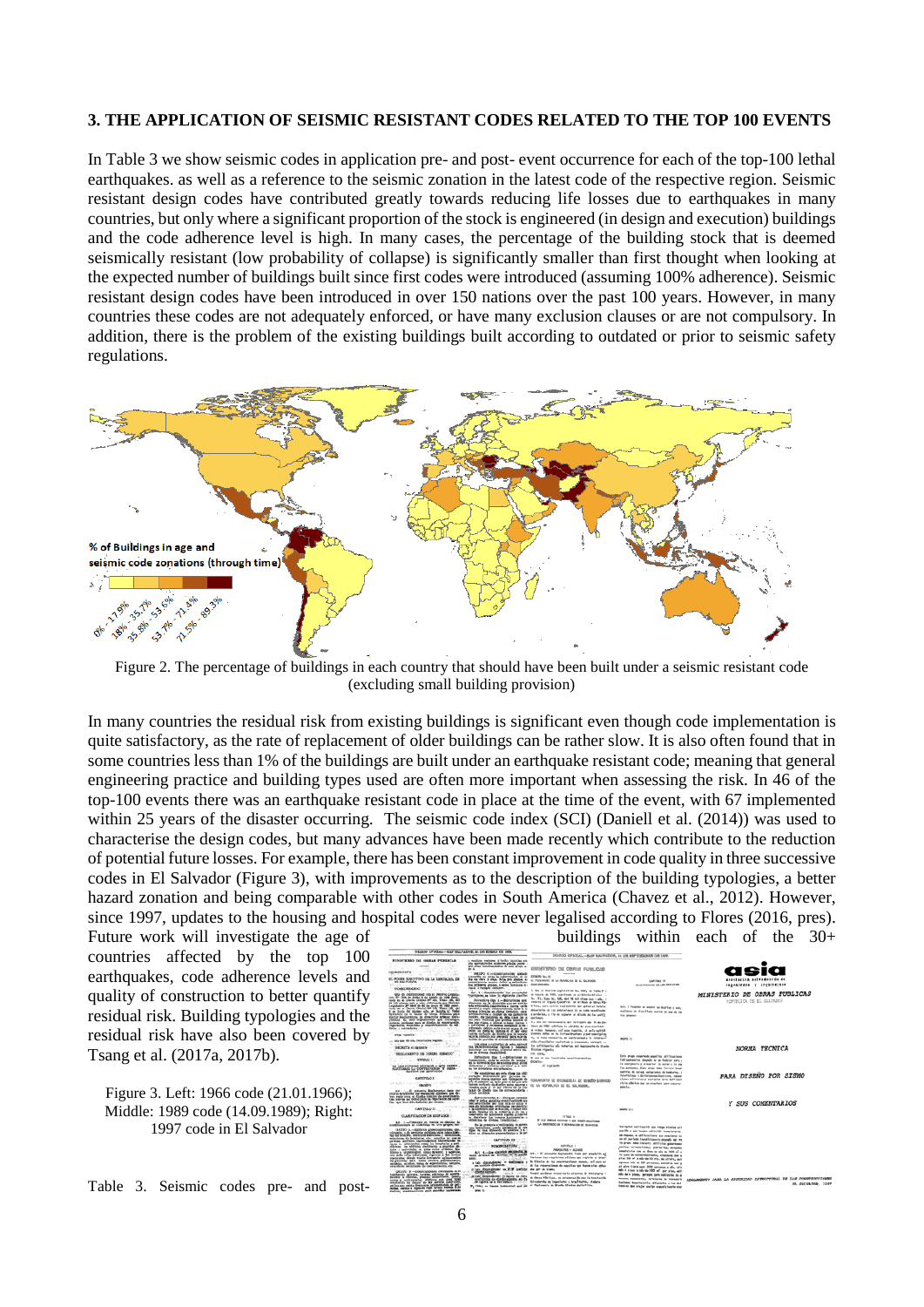| occurrence for each of the top-100 lethal earthquakes |  |
|-------------------------------------------------------|--|
|-------------------------------------------------------|--|

| Rank                | <b>EQ Date</b>           | Country                  | <b>SCI</b> | Pre              | Post               | <b>Zonation Latest Code</b><br>(main affected region) |
|---------------------|--------------------------|--------------------------|------------|------------------|--------------------|-------------------------------------------------------|
|                     |                          |                          | 20         |                  |                    |                                                       |
| 1<br>$\mathfrak{2}$ | 16/12/1920<br>27/07/1976 | <b>CHN</b><br><b>CHN</b> | 35         | 1974 (TJ11)      | 1978 (TJ11)        | GB50011-2010(2016)<br>GB50011-2010(2016)              |
| 3                   |                          |                          |            | SNI-02-1726-2002 |                    |                                                       |
|                     | 26/12/2004               | <b>IDN</b>               | 56         |                  | same               | SNI 1726:2012                                         |
| 4                   | 1/09/1923                | JPN                      | 36         |                  | 1926 (after)       | <b>BSL-2016</b>                                       |
| 5                   | 5/10/1948                | TKM                      | 35         | 1935             | 1951               | SNT 2.02.01.-98, 2.02.03.-04                          |
| 6                   | 12/05/2008               | <b>CHN</b>               | 65         | 2001 (GB50011)   | 2010 (GB50011)     | GB50011-2010(2016)                                    |
| 7                   | 28/12/1908               | ITA                      | 28         | Pre-1909         | RD193/1909         | <b>NTC-2008</b>                                       |
| 8                   | 8/10/2005                | <b>PAK</b>               | 35         |                  | 2007 NESPAK        | <b>NESPAK: 2007</b>                                   |
| 9                   | 12/01/2010               | HTI                      | 30         |                  |                    | None                                                  |
| 10                  | 31/05/1970               | PER                      | 29         |                  | 1977               | 2016 (E-030, 079)                                     |
| 11                  | 20/06/1990               | <b>IRN</b>               | 65         | 1988-No. 2800    | 1999 - 2800        | 2800-05 BHRC:2015                                     |
| 12                  | 22/05/1927               | <b>CHN</b>               | 23         |                  |                    | GB50011-2010(2016)                                    |
| 13                  | 30/05/1935               | PAK                      | 20         |                  |                    | <b>NESPAK: 2007</b>                                   |
| 14                  | 26/12/1939               | <b>TUR</b>               | 32         |                  | 1940               | <b>TEC-2016</b>                                       |
| 15                  | 13/01/1915               | <b>ITA</b>               | 30         | RD193/1909       | 1916(5/11)         | <b>NTC-2008</b>                                       |
| 16                  | 26/12/2003               | <b>IRN</b>               | 75         | 1999 - 2800      | $2005 - 2800$      | 2800-05 BHRC:2015                                     |
| 17                  | 25/01/1939               | <b>CHL</b>               | 35         | 1928             | 1963               | NCh 433 Of.1996 Mod. 2009 + DS 61-2011                |
| 18                  | 7/12/1988                | ARM                      | 67         | 1981             | 1995               | RABC II-6.02-2006                                     |
| 19                  | 4/02/1976                | <b>GTM</b>               | 12         |                  | <b>1996 NTDS</b>   | 1996/2002 in 17/334 municipalities                    |
| 20                  | 11/03/2011               | <b>JPN</b>               | 100        | 2001-BSL         | <b>BSL-2016</b>    | <b>BSL-2016</b>                                       |
| 21                  | 4/04/1905                | <b>IND</b>               | 20         |                  |                    | BIS IS 1893:2014                                      |
| 22                  | 16/09/1978               | <b>IRN</b>               | 45         | 1969-1967 SC 519 | 1988               | 2800-05 BHRC:2015                                     |
| 23                  | 17/08/1999               | TUR                      | 93         | 1997             | <b>TEC-2006</b>    | <b>TEC-2016</b>                                       |
| 24                  | 15/01/1934               | <b>NPL</b>               | 13         |                  |                    | NBC105: 1994                                          |
| 25                  | 4/01/1970                | <b>CHN</b>               | 30         |                  | 1974 (TJ11)        | GB50011-2010(2016)                                    |
| 26                  | 21/10/1907               | TJK                      | 19         |                  | 1928               | SNIP 22-07-2007                                       |
| 27                  | 26/01/2001               | <b>IND</b>               | 65         |                  | IS 1893-2002       | BIS IS 1893:2014                                      |
| 28                  | 29/02/1960               | <b>MAR</b>               | 20         |                  | 1982 RPA           | 2007 RPS                                              |
| 29                  | 31/08/1968               | <b>IRN</b>               | 44         |                  | 1969-1967 SC 519   | 2800-05 BHRC:2015                                     |
| 30                  | 1/09/1962                | <b>IRN</b>               | 39         |                  | 1969-1967          | 2800-05 BHRC:2015                                     |
| 31                  | 10/07/1949               | TJK                      | 35         | 1935             | 1951               | SNIP 22-07-2007                                       |
| 32                  | 10/08/1931               | <b>CHN</b>               | 25         |                  |                    | GB50011-2010(2016)                                    |
| 33                  | 19/09/1985               | <b>MEX</b>               | 57         |                  | 1987 building code | MOC-2008; NTC 2004                                    |
| 34                  | 29/09/1993               | <b>IND</b>               | 65         |                  | 1993 - IS4326      | BIS IS 1893:2014                                      |
| 35                  | 12/04/1921               | <b>CHN</b>               | 21         |                  |                    | GB50011-2010(2016)                                    |
| 36                  | 25/08/1933               | <b>CHN</b>               | 20         |                  |                    | GB50011-2010(2016)                                    |
| 37                  | 25/04/2015               | <b>NPL</b>               | 55         | NBC105-1994/2004 | same               | NBC105: 1994/2004                                     |
| 38                  | 15/01/1944               | ARG                      | 20         |                  | CIRCOC 103-1983    | 2005 INPRES-CIRSOC 103                                |
| 39                  | 23/12/1972               | $\rm NIC$                | 29         |                  | 1983               | <b>RNC-2011</b>                                       |
| 40                  | 16/08/1976               | PHL                      | 46         | NSCB-1972/1977   | <b>NSCB-1982</b>   | <b>NSCP-2010</b>                                      |
| 41                  | 22/03/1966               | <b>CHN</b>               | 30         |                  | 1974 (TJ11)        | GB50011-2010(2016)                                    |
| 42                  | 26/05/2006               | <b>IDN</b>               | 59         | SNI-02-1726-2002 | 2009               | SNI 1726:2012                                         |
| 43                  | 16/01/1995               | JPN                      | 85         | 1987 - BSLJ      | 2001               | <b>BSL-2016</b>                                       |
| 44                  | 25/06/1976               | <b>IDN</b>               | 32         |                  | SNI 1726-1989      | SNI 1726:2012                                         |
| 45                  | 23/01/1909               | <b>IRN</b>               | 16         |                  |                    | 2800-05 BHRC:2015                                     |
| 46                  | 5/08/1949                | ECU                      | 15         |                  |                    | <b>NEC-SE-DS: 2014</b>                                |
| 47                  | 16/03/1925               | <b>CHN</b>               | 23         |                  |                    | GB50011-2010(2016)                                    |
| 48                  | 1/05/1929                | TKM                      | 30         | 1928             | 1935               | SNT 2.02.01.-98, 2.02.03.-04                          |
| 49                  | 22/08/1902               | <b>CHN</b>               | 11         |                  |                    | GB50011-2010(2016)                                    |
| 50                  | 10/04/1972               | <b>IRN</b>               | 45         | 1969-1967 SC 519 | 1988               | 2800-05 BHRC:2015                                     |
|                     |                          |                          |            |                  |                    |                                                       |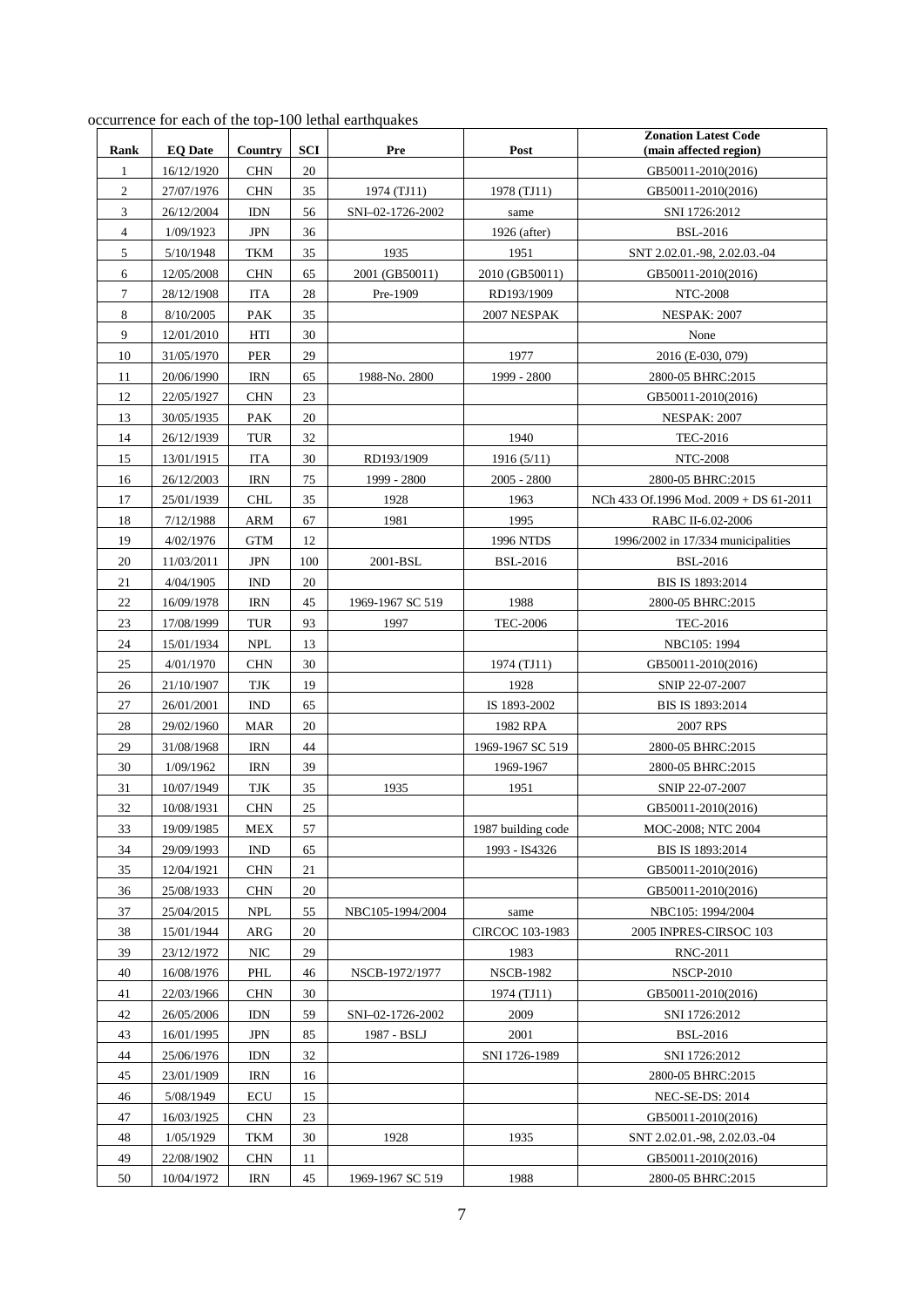| 51  | 28/06/1948 | JPN        | 35     | 1939              | 1981              | <b>BSL-2016</b>                        |
|-----|------------|------------|--------|-------------------|-------------------|----------------------------------------|
| 52  | 10/10/1980 | <b>DZA</b> | 48     |                   | 1955 (AS)         | RPA-99 (2003)                          |
| 53  | 15/08/1950 | <b>IND</b> | 25     |                   | IS I893:1962/1966 | BIS IS 1893:2014                       |
| 54  | 24/03/1923 | <b>CHN</b> | 22     |                   |                   | GB50011-2010(2016)                     |
| 55  | 16/12/1902 | UZB        | 16     |                   |                   | KMK 2.01.03-96                         |
| 56  | 30/05/1998 | AFG        | 5      | Some design       |                   | None (1960s)                           |
| 57  | 26/11/1943 | TUR        | 34     | 1940              | 1944              | <b>TEC-2016</b>                        |
| 58  | 27/11/1945 | <b>PAK</b> | $25\,$ |                   |                   | <b>NESPAK: 2007</b>                    |
| 59  | 3/10/1914  | TUR        | 24     |                   |                   | <b>TEC-2016</b>                        |
| 60  | 4/02/1998  | AFG        | 5      | 1970s some design |                   | None (1960s)                           |
| 61  | 1/02/1944  | TUR        | 34     | 1944              | 1947              | <b>TEC-2016</b>                        |
| 62  | 17/08/1906 | <b>CHL</b> | 30     |                   | 1928              | NCh 433 Of.1996 Mod. 2009 + DS 61-2011 |
| 63  | 24/11/1976 | TUR        | 75     | 1975 (1972 zone)  | 1981 (Concrete)   | <b>TEC-2016</b>                        |
| 64  | 31/07/1937 | <b>CHN</b> | 20     |                   |                   | GB50011-2010(2016)                     |
| 65  | 28/04/1903 | TUR        | 21     |                   |                   | <b>TEC-2016</b>                        |
| 66  | 13/02/1902 | AZE        | 16     |                   |                   | <b>AzDTN 2.3-1</b>                     |
| 67  | 20/04/1935 | TWN        | 23     |                   |                   | CPA-2011                               |
| 68  | 7/03/1927  | JPN        | 45     |                   |                   | <b>BSL-2016</b>                        |
| 69  | 28/12/1974 | PAK        | 29     |                   |                   | <b>NESPAK: 2007</b>                    |
| 70  | 2/03/1933  | <b>JPN</b> | 45     |                   |                   | <b>BSL-2016</b>                        |
| 71  | 18/04/1906 | USA        | 25     |                   |                   | <b>IBC-2015</b>                        |
| 72  | 13/12/1982 | <b>YEM</b> | 25     |                   | YSDC 1991 draft   | None (1991)                            |
| 73  | 20/12/1942 | TUR        | 33     | 1940              | 1944              | <b>TEC-2016</b>                        |
| 74  | 28/07/1981 | <b>IRN</b> | 50     |                   | 1988              | 2800-05 BHRC:2015                      |
| 75  |            |            |        | GB 50011-2001.    | GB 50011-2010     |                                        |
|     | 13/04/2010 | <b>CHN</b> | 65     |                   |                   | GB50011-2010(2016)                     |
| 76  | 23/11/1980 | <b>ITA</b> | 65     | 1975 Law 64       | 1981; 1984        | <b>NTC-2008</b>                        |
| 77  | 27/04/1931 | ARM        | 30     | 1928              | 1935              | RABC II-6.02-2006                      |
| 78  | 9/08/1912  | TUR        | 24     |                   |                   | <b>TEC-2016</b>                        |
| 79  | 17/07/1998 | <b>PNG</b> | 39     | 1983 Zonation     | 2013 Checks       | None (1980s)                           |
| 80  | 12/12/1992 | <b>IDN</b> | 43     | SNI 03-1726-1989  | SNI-02-1726-2002  | SNI 1726:2012                          |
| 81  | 19/08/1966 | TUR        | 57     | 1968 (1963 zone)  | 1975 (1972 zone)  | <b>TEC-2016</b>                        |
| 82  | 6/05/1930  | IRN        | 21     |                   |                   | 2800-05 BHRC:2015                      |
| 83  | 20/09/1999 | TWN        | 73     | 1997              | 2005 SDCB         | CPA-2011                               |
| 84  | 31/03/1931 | NIC        | $\tau$ |                   |                   | <b>RNC-2011</b>                        |
| 85  | 16/07/1990 | PHL        | 65     | 1987 - NSCP-1987  | 1992-NSCP-1992    | <b>NSCP-2010</b>                       |
| 86  | 6/09/1975  | TUR        | 75     | 1975 (1972 zone)  | 1981 (Concrete)   | <b>TEC-2016</b>                        |
| 87  | 4/11/1952  | <b>RUS</b> | 40     | 1951              | 1957              | SP 14.13330.2014                       |
| 88  | 12/01/1945 | <b>JPN</b> | 38     | 1939              | 1981              | <b>BSL-2016</b>                        |
| 89  | 21/05/2003 | <b>DZA</b> | 65     | 1999/2003 RPA99   | Same              | RPA-99 (2003)                          |
| 90  | 25/05/1923 | <b>IRN</b> | 18     |                   |                   | 2800-05 BHRC:2015                      |
| 91  | 6/02/1973  | <b>CHN</b> | 30     |                   | 1974 (TJ11)       | GB50011-2010(2016)                     |
| 92  | 4/02/1975  | <b>CHN</b> | 35     | 1974 (TJ11)       | 1978 (TJ11)       | GB50011-2010(2016)                     |
| 93  | 19/04/1902 | <b>GTM</b> | 5      |                   |                   | 1996/2002 in 17/334 municipalities     |
| 94  | 27/05/1995 | <b>RUS</b> | 75     | 1995              | 2014              | SP 14.13330.2014                       |
| 95  | 25/01/1999 | COL        | 88     | <b>1998 NCDS</b>  | 2010              | <b>NSR-10</b>                          |
| 96  | 23/07/1930 | <b>ITA</b> | 45     | 1927 - ITALY      | 1935 - ITALY      | <b>NTC-2008</b>                        |
| 97  | 30/07/1917 | <b>CHN</b> | 19     |                   |                   | GB50011-2010(2016)                     |
| 98  | 4/08/1946  | <b>DOM</b> | 12     |                   |                   | R-001 No. 201-11                       |
| 99  | 4/03/1977  | ROM        | 50     | 1970 - P13-1970   | 1978 - P100-78    | 2009 EN 1998-1:2004/AC:2009            |
| 100 | 22/05/1960 | CHL        | 50     | 1928              | 1963              | NCh 433 Of.1996 Mod. 2009 + DS 61-2011 |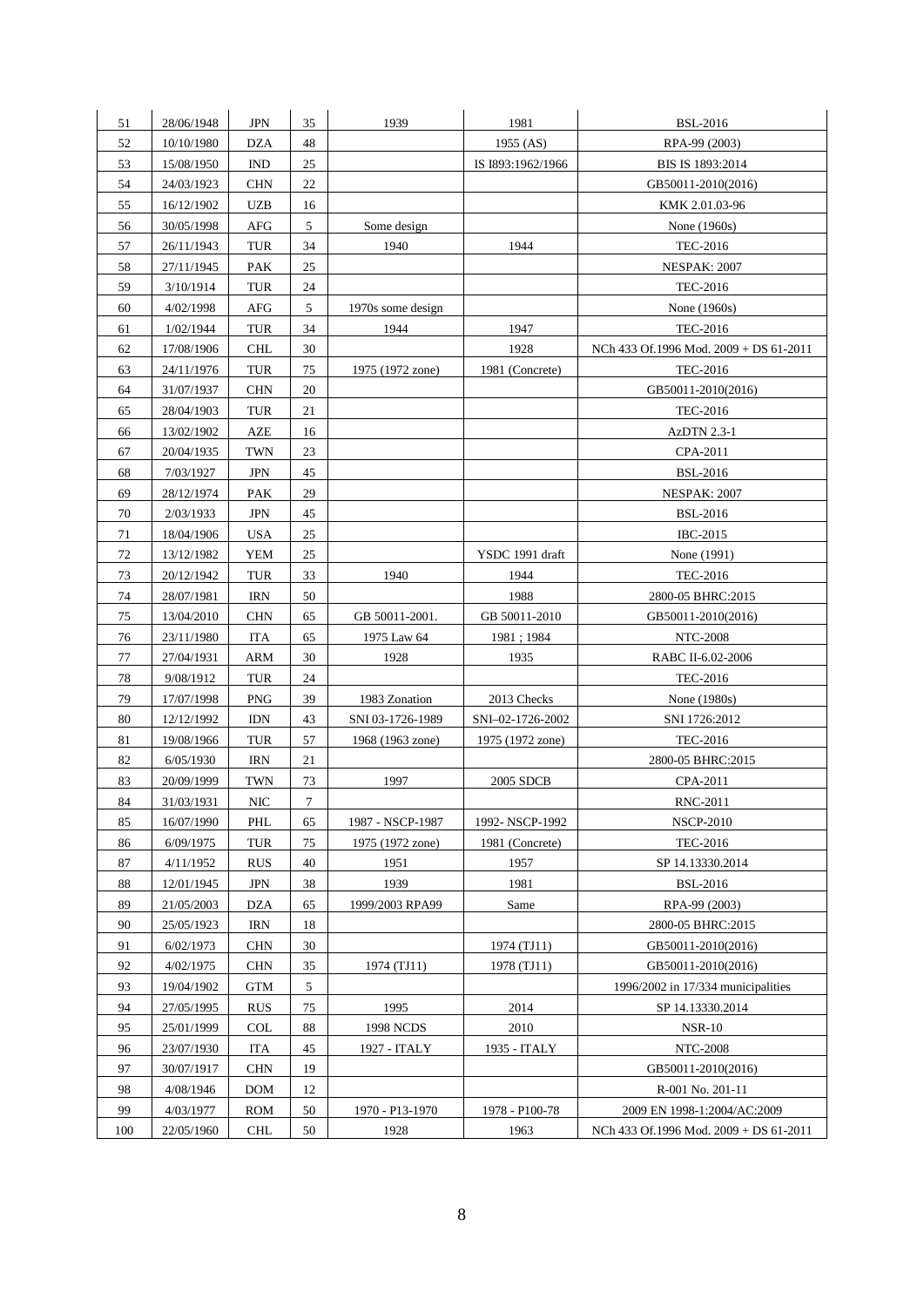### **4. F-N CURVES AND THEIR COMPARISON TO THE TOP 100 EVENTS**

The Top-100 events are just one set of events that are possible within the large spectrum of future possible events across countries. For a full analysis of events and the respective risk, an F-N (fatalities per return period) curve is the only possible way of showing the residual risk left in a country after a certain event, and for the possible return period of an event (Jones, 1992). This is because any historical event does not necessarily have a certain return period associated with it. The casualty functions implemented as part of the model are not the main focus of this paper, but simply the methodology with which they can be compared. These were derived in Paper 490, 15ECEE. The reader is referred to Tsang et al. (2018) ECEE, in this conference, for a discussion of fatality risk and F-N curves.

An example is shown for Afghanistan (Figure 4 and Table 4) and then for a number of countries with respect to the Top 100 events. A stochastic event set of 10,000 years was created, and the fatalities calculated via fatality functions using Daniell (2014) and the building stock for Afghanistan in 8 classes. The tail deaths at risk (TDaR) shows the average number of deaths above the PMD (probable maximum deaths) curve. The tail deaths at risk indicate the average number of deaths for the stochastic events with return periods higher than a certain value. The probable maximum deaths represent the number of deaths for a certain return period in the stochastic record. For example, for all events with above 10,000 fatalities in Afghanistan, the average is expected to be in the order of 17,500 deaths and would be a PML160 (160-year return period). This gives an indicator of the tail-end risk at high return period from the stochastic event set.



Figure 4. The historical catalogue (left) and the PMD (blue) and TDaR (red) calculated (right)

The two 1998 events in Afghanistan would correspond to around a 35-year event return period when taking the proportion of shaking deaths into account. This would suggest that with the additional historical events since 1900, that the Afghan events seen historically would underestimate the true fatality risk in Afghanistan. The annual average deaths (AAD) of 563 would suggest this as well.

Table 4. Afghanistan Earthquake Deaths (excl. landslide induced deaths) detailing the AAD, PMD for six return periods and the relative loss versus the population. TDaR shows that some of the risk is still present within the stochastic event set, meaning events are more than likely in our lifetime to cause more deaths than experienced in the past 118 years. Occurrence Exceedance Probability (OEP) shows the PMD as a proportion of the population

|            |            | <b>Exposed Population:</b> | 27,102,565              |
|------------|------------|----------------------------|-------------------------|
| <b>RP</b>  | <b>PMD</b> | <b>TDaR</b>                | OEP as a % of Total Pop |
| 10         | 1,275      | 3,820                      | 0.005%                  |
| 50         | 4,690      | 9,745                      | 0.017%                  |
| 100        | 7,285      | 13,723                     | 0.027%                  |
| 250        | 12,192     | 20,562                     | 0.045%                  |
| 500        | 17,254     | 26,813                     | 0.064%                  |
| 1000       | 23,628     | 33,661                     | 0.087%                  |
| <b>AAD</b> | 563        |                            | 0.0021%                 |

Moving one step further, analyses between a number of countries have been done in Daniell et al. (2016) which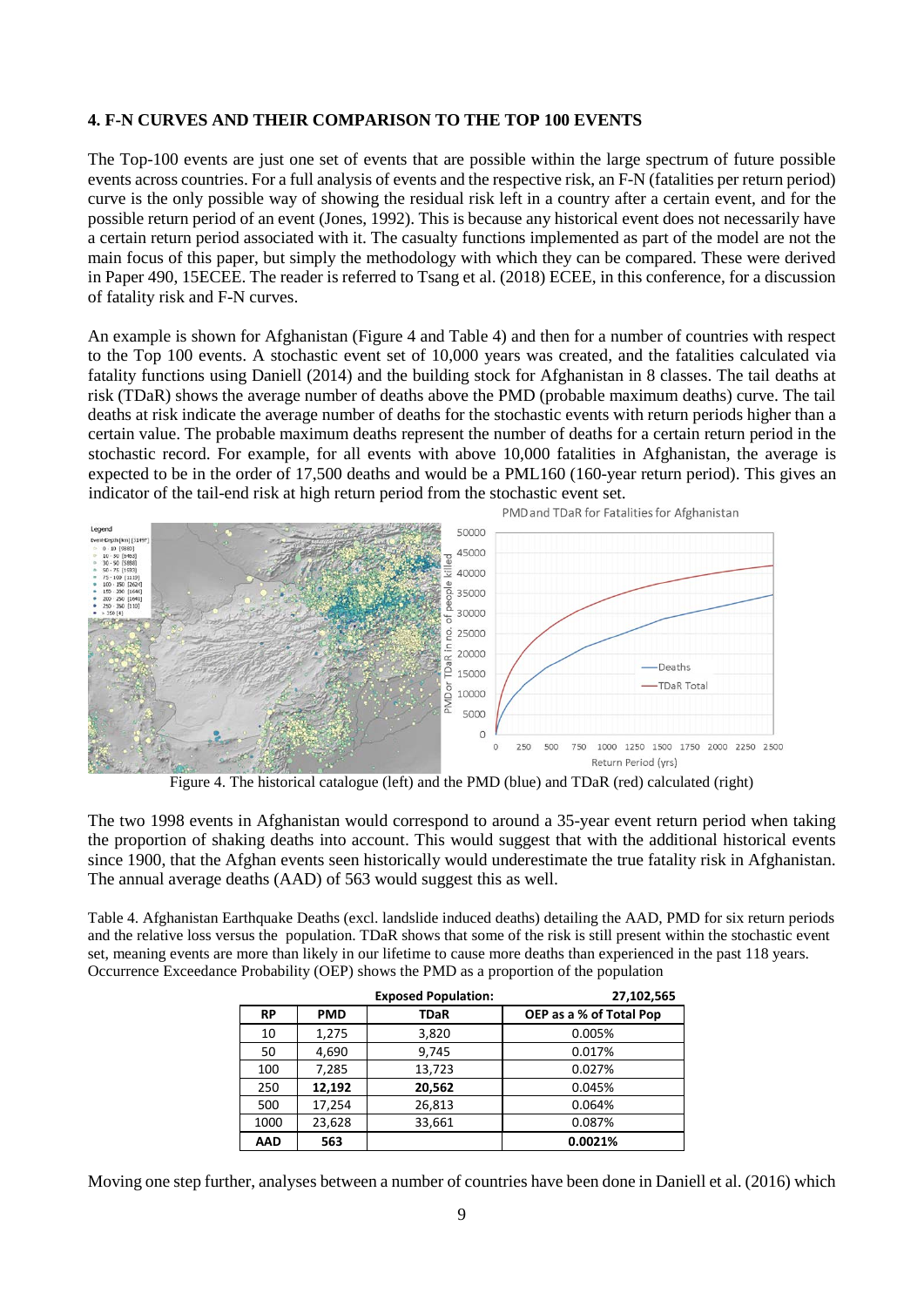showed the analysis of 33 Eastern European and Central Asian countries. One method that could be used to develop fatality risk taking into account seismic codes and also target levels of building collapse is an F-N curve. These curves measure fatalities against a certain return period of the event as the annual average often does not tell the story of the amount of risk left from potential earthquake scenarios. Similarly, if an annual average were to be presented as the chosen parameter to instill into a code, it may over- or under-estimate the actual acceptability of risk of the local population. This acceptability of risk is very different around the world and would need to be different in each successive code implementation.



probability of exceedance death toll to lowest (Daniell et al. (2017) via Daniell and Schaefer (2014)). Right: A comparison of 4 stochastic F-N curves vs. limits for life safety.

A historical reanalysis was undertaken in Daniell et al. (2017), where F-N curves were introduced for the largest event in each country since 1500, and stochastic event sets were undertaken. Daniell et al. (2016) looked at the Eastern Europe and Central Asia region, where curves were presented to show the difference in F-N curves for various countries. These are stochastic fatality curves produced from 10000 years of earthquake simulations in Eastern Europe and Central Asia undertaken by Daniell and Schaefer (2014). These curves can be compared to the top 100 events since 1900 for various countries. If we focus on Armenia (the outer most F-N curve), the Spitak earthquake (event 18) caused 25,000 deaths among 3.5 million population (7100 deaths per million people). This would be equivalent to an approximately 1 in 333 year event in the stochastic record (ca. 0.3% annual probability of exceedance). Similarly for the 1931 event in Armenia (event 77), around a 1 in 150 year return period was seen. This suggests that much higher historic fatalities have been seen over the 100-year period than are to be expected in a stochastic 100-year period; or that the modelled fatalities using the updated vulnerability functions and disaster resistant building codes mean that the current stock is better than the older stock leading to less fatalities in the stochastic record.

Turkey is another interesting case, with the 1939 Erzincan event being the major event of the 20<sup>th</sup> century with a preferred 39,000 deaths. This would be the equivalent of a 0.4% annual rate of exceedance or approximately a 1 in 250 year event at approx. 2250 deaths per million people. It should be noted, that Turkey has since applied many code improvements and this has significantly reduced death tolls e.g the Izmit earthquake of 1999 (around a 270 deaths per million people rate). This improvement was shown in Daniell and Wenzel (2014) and will be shown in a subsequent paper using the actual exposed population per intensity bound for these top 100 events (Daniell and Pomonis, 2018, in prep.).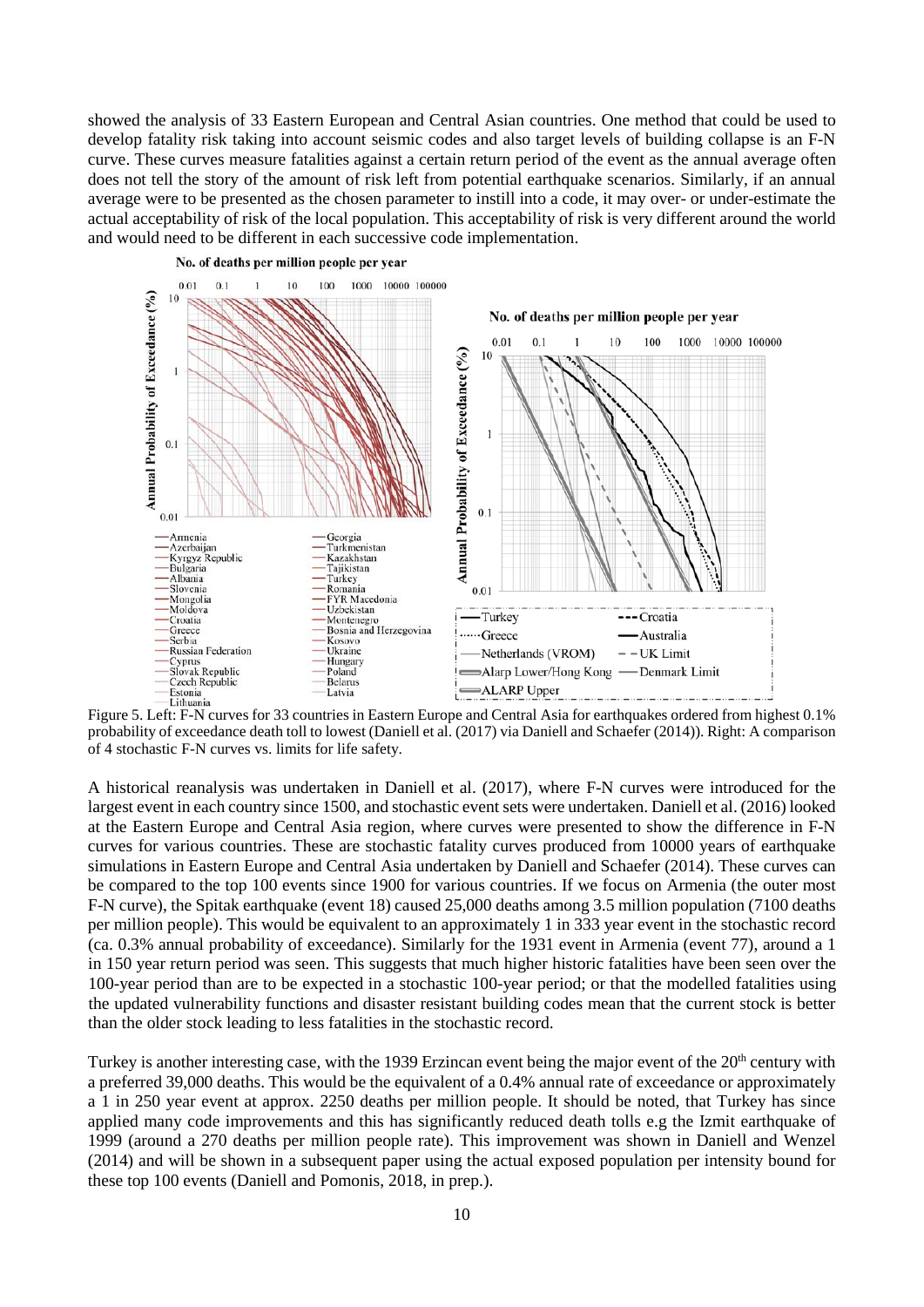## **5. IMPLICATIONS AND CONCLUSIONS**

It was the aim of this study to examine the realities of code implementation and to study the historic earthquake events and the potential for fatality risk reduction, learning lessons from the 93% of worldwide earthquake fatalities (2.14 million earthquake fatalities) occurring in the 100 most lethal events since 1900. A first step has been made in rectifying the death tolls from many events combining the Pomonis and CATDAT databases, and looking at the seismic codes in application at the time of the event. This work is important, as countries can learn from such major scenario events and appreciate the potential for reduction of repeat losses. In addition, the need for accountability in terms of death tolls and preparations for governments makes this topic an important one indeed to learn from the uncertainties in death tolls but also the causes of fatalities.

This type of modelling has opened up a number of future studies including:

- Enforcement vs. use of building codes
- Change in vulnerability with respect to AAL and PML in the future (i.e. until 2030)
- Non-residential influence with respect to building codes
- Improvement in life impact i.e. the reduction in number of deaths with respect to school code adherence and importance factors etc.
- Secondary effect modelling in larger events.
- Use with risk-targeted hazard maps (Silva et al., 2014)

Given the large expenditure of time researching the top 100 events and the analysis, examples of life cost saved as a result of code implementation were not explored for various countries in order to see the potential "gap" between code versus non-code implementation, however all isoseismals have been collected and digitized for the 100 events. This analysis will be undertaken in future work using a stochastic risk model and developing a F-N curve of fatalities versus return period and examining also the respective average annual fatalities.

#### **6. REFERENCES**

Ambraseys, N., & Bilham, R. (2011). Corruption kills. Nature, 469(7329), 153-155.

Center for Research on The Epidomology of Disasters (CRED). (2009). EM-DAT: The International Disaster Database. Retrieved from http://www.emdat.be

Chavez, J., Khemici, O., Khater, M. and Keshishian, P., 2012. Building codes and relative seismic vulnerability in Latin American Countries. In Proceedings of 15th world conference of earthquake engineering, Lisbon.

Daniell, J.E., Khazai, B., Wenzel, F., Vervaeck, A. [2011] "The CATDAT damaging earthquakes database", Nat. Hazards Earth Syst. Sci., 11, 2235-2251, doi:10.5194/nhess-11-2235-2011, 2011.

Daniell, J.E., Khazai, B., Wenzel, F. [2013] "Uncovering the mystery of the Haiti death toll", Nat. Hazards Earth Syst. Sci Discussions, 1, 1913-1942, 2013. doi:10.5194/nhessd-1-1913-2013

Daniell, J.E. [2014] "Development of socio-economic fragility functions for use in worldwide rapid earthquake loss estimation procedures", Doctoral Thesis, Karlsruhe Institute of Technology, Karlsruhe, Germany.

Daniell JE, Schäfer AM [2014] Eastern Europe and Central Asia Risk Profiling for Earthquakes, World Bank, Washington DC, 147p.

Daniell, JE, Wenzel F [2014] "The production and implementation of socioeconomic fragility functions for use in rapid worldwide earthquake loss estimation," Paper No. 490, 15th ECEE (European Conference of Earthquake Engineering), Istanbul, Turkey.

Daniell JE, Wenzel F, Khazai B, Santiago JG, Schäfer AM [2014] "A worldwide seismic code index, country-by-country global building practice factor and socioeconomic vulnerability indices for use in earthquake loss estimation," Paper No. 1400, 15th ECEE, Istanbul, Turkey.

Daniell, J.E., Wenzel, F., Werner, A., Schaefer, A.M., Tsang H-H. (2016) Towards residual risk: quantification tools for earthquake fatalities globally, Paper MS5-17, 24th Australasian Conference on the Mechanics of Structures and Materials (ACMSM24), 6-9 December 2016.